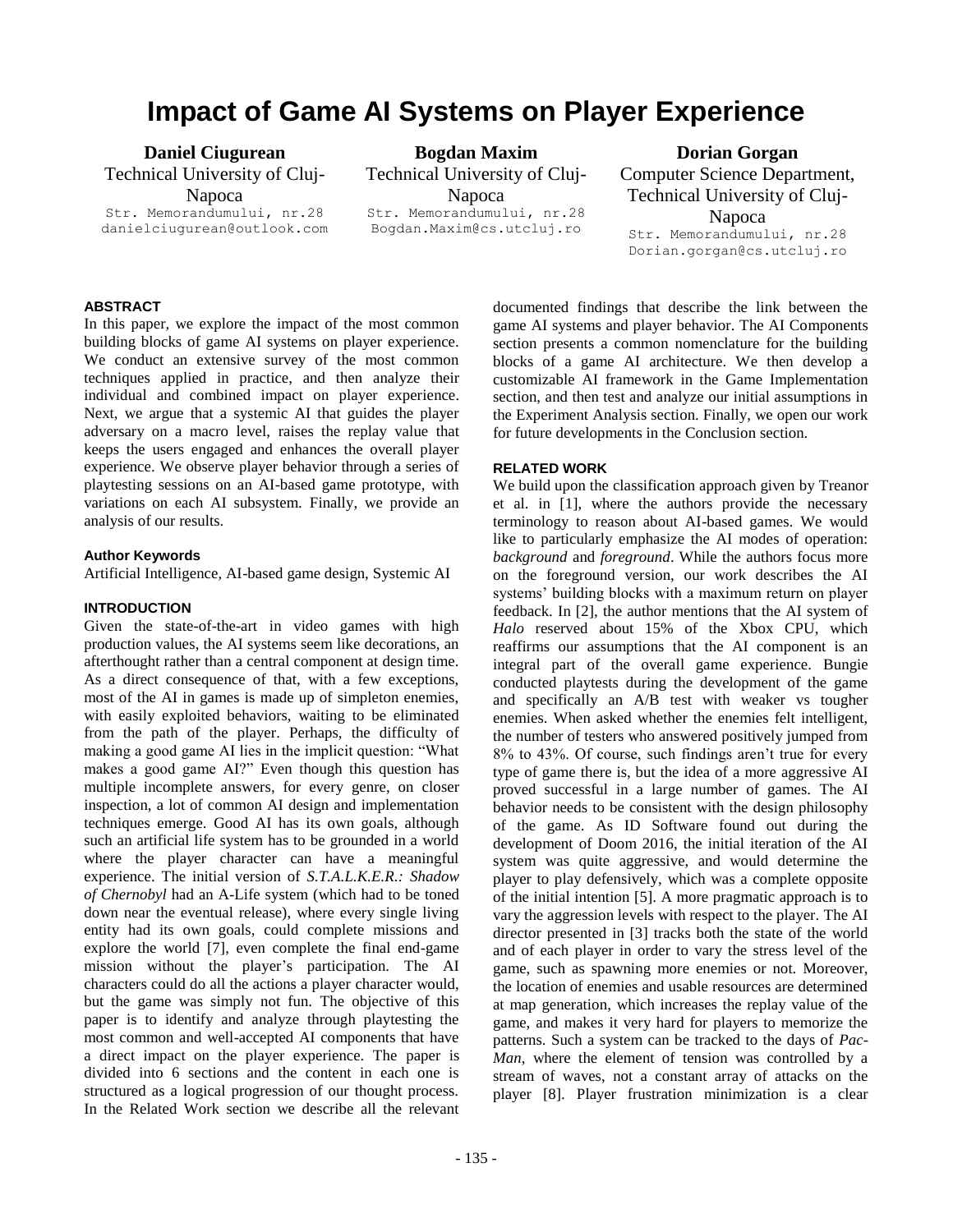heuristic pattern during development time. In *Batman: Arkham Asylum,* the enemy AI will rarely turn around to find its path towards a previously visited location [10]. In the scenario where the player would sneak up behind an enemy, a sudden turn of the Non-Player Character (NPC) would result in the player being detected and possibly even losing the game. A similar off-balancing of odds in player's favor is found in Uncharted 2. In order to ensure that the player has a chance of taking a few shots at the enemy when getting out of cover, the game logic has a *Time To Accurate Cover* value [11]. Thus, starting with a null accuracy, the AI will gradually recover to the normal value.

# **AI COMPONENTS**

In this section we discuss some existing common building blocks of game AI systems, which have been applied successfully in industry. We do not give any directions on how to build such systems other than the overall architecture. Our goal is to observe the individual impact of each such system on the end user's experience. Moreover, the overall combined impact of multiple subsets as well as the entire set of components is further analyzed.

| Component            | Role                                                                                                                  | Example(s)                                |
|----------------------|-----------------------------------------------------------------------------------------------------------------------|-------------------------------------------|
| AI Director          | Promotes replayability                                                                                                | Left 4 Dead                               |
| Macro<br>Systemic AI | Complex simulation<br>of<br>different AI entities, given a<br>specific set of strictly<br>enforced shared world rules | Zelda:<br><b>Breath</b><br>of<br>the Wild |
| Movement             | Visual feedback which<br>communicates the range of<br>the AI's world navigation<br>capabilities                       | Uncharted<br>4: A Thief's<br>End          |
| Perception           | Recognizes nearby entities<br>of importance                                                                           | Alien:<br>Isolation                       |
| <b>Behavior</b>      | The internal cognition model<br>of the AI. Varies from the<br>ability to learn to the ability<br>to reason and plan   | Halo,<br>F.E.A.R.                         |
| Feedback             | An audio-visual mode of<br>communication to the player<br>of the internal AI state                                    | Splinter<br>Cell:<br>Conviction           |
| Micro<br>Systemic AI | Allows unpredictability in a<br>rule-based world                                                                      | Watch Dogs<br>2                           |

#### **Table 1. An overview of common game AI components, their roles and relevant game examples.**

# **Background AI**

## *AI Director (Macro AI)*

Introduced in the 2008 team-based FPS *Left 4 Dead*, the AI director diminished the overall reliance on manual, micromanaged level progression of the player. The main goal of such a system is to promote replayability, which constitutes an integral part in player experience, given limited content and its speed of development. Such a system is quite extensible, given a more extensive vocabulary of possibilities and better approximation of player stress value. A similar technique has been applied in more recent games such as *Far Cry 4* [6].

# *Macro Systemic AI*

Given a set of game systems, explicitly designed with external side effects in mind, the resulting graph connections between the system nodes create the overall systemic AI, where a system can influence another, considering that there is a link between the two. Whereas the AI director takes the role of guiding the player into new and interesting situations, the Systemic architecture is put into play after a player action has occurred. A chain reaction of events comes into play, where all the entities in the game apply their awareness of the existing game systems onto the game world. Such a system gives rise to emergent gameplay, which generates unexpected (yet controlled by the rules of the world) and memorable situations for the player.

# *Unpredictability*

While predictability is essential at the micro (action) level, because the expected immediate result of a player action should be deterministic, it reduces the replay value dramatically at the macro level. Any predictable macro action, such as enemy placement, triggers/scripts results in player memorization and effective "cookbook" strategies. Predictability may be fine in a fully scripted and controlled game, but such experiences have a low replay value from a gameplay standpoint. Unpredictability is more of a property of the AI, rather than a component.

# **Foreground AI**

# *Movement*

The movement component of a game AI system manages the actor position in the environment, as well as its collision and animation. The way the AI controlled character moves has a tremendous impact on player perception of its intelligence. An efficient pathfinding system is critical in such a case, although the strict following of the direction vectors isn't. A straight line movement from point A to B is perceived as robotic, even more so than sharp movements at corners: players are much more forgiving of the latter. A curved navigation path with allowed slight deviations is much more natural and fluid, even though it's not the most efficient path by cost value. The way the NPC navigates the world elicits a certain reaction from the player. The NPC being unable to go around an obstacle to reach the player may be funny at first, but detrimental to the overall experience. Such a limitation breaks both immersion and the challenging aspect, since the player can and will easily exploit it.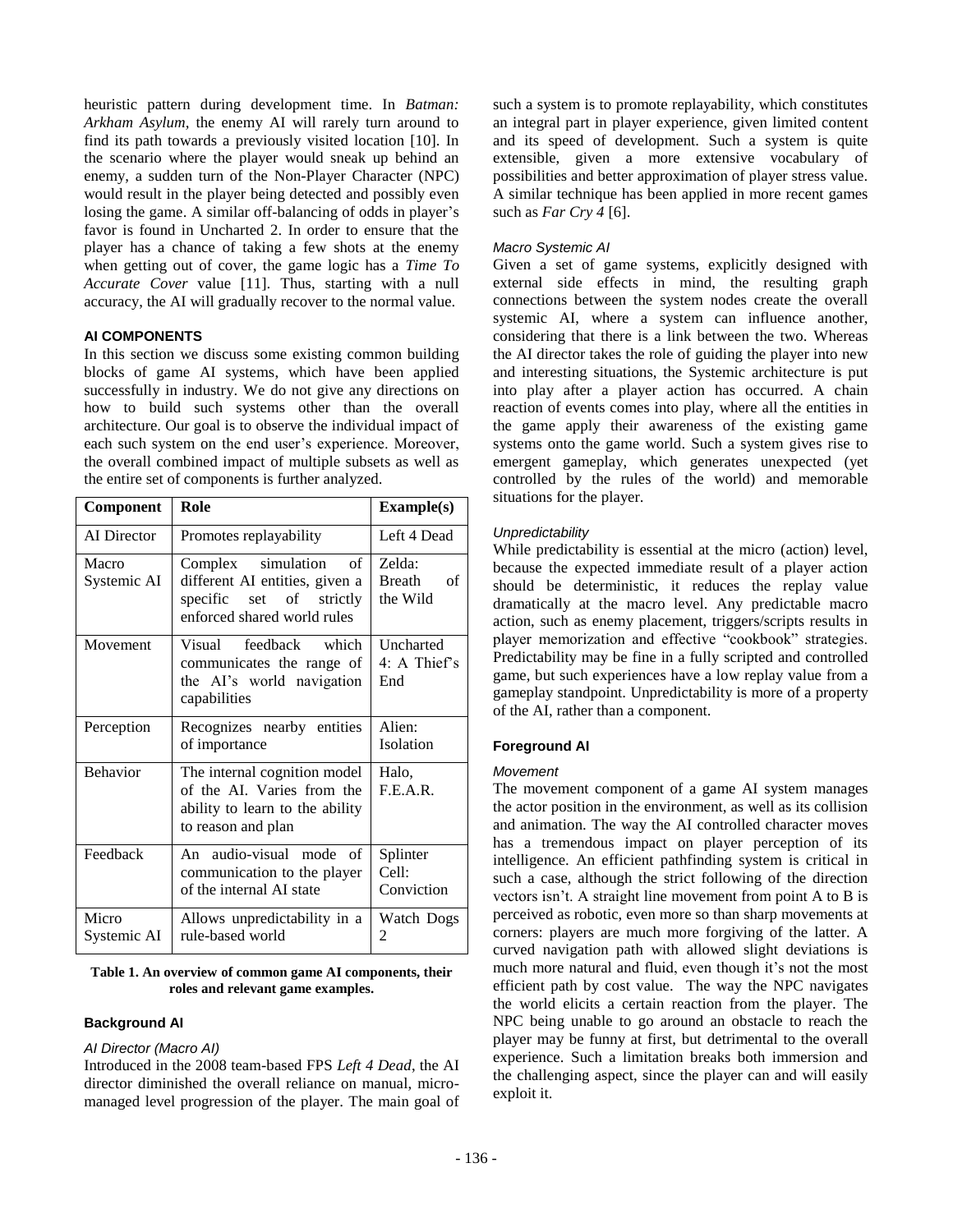# *Vision and other perception sensors*

The vision logic of the AI controlled actor is responsible for its line of sight, field-of-view (cone of vision) and its relative position to the player actor. The AI vision space should have a collision model, eliminating the possibility of seeing the player through the walls, while simultaneously recognizing nearby objects of importance. The vision model is often the most critiqued and difficult to optimize with respect to gameplay, especially in stealth games. The alien in *Alien: Isolation* is blind, so it can only perceive the player through proximity and player-generated sounds.

## *Behavior*

A concurrent execution of behaviors represents the intention of the AI system. The frequency with which these behaviors are implemented is either static or learned, as is the case for the game *Alien: Isolation*. A lot of the enemy's behaviors are locked at first, and are unlocked as the player progresses, to give the illusion of it becoming smarter. It also takes the player's actions into account, which encourages creativity from the player's perspective. *Metal Gear Solid 5* includes a system which adapts to the player's playstyle [9], such as the enemies wearing helmets after too many headshots and other methods, which prevent the player from exploiting the same tactics throughout the game. The actions that determine the behavior can be implemented in either a state machine or a behavior tree, popularized by *Halo 2*, and the default template in Unreal Engine 4. The GOAP (Goal Oriented Action Planning) system of *F.E.A.R.* [4] has only two states: **Goto** and **Animate**. A planning system over a sequence of such states resulted in one of the most memorable and lauded AI-based game experiences, even at the time of this writing.

#### *AI feedback*

An observable AI character gives the players a few hints about its intentions. One of the most common ways of doing that is through sound cues: the player makes a loud noise, which triggers the enemy AI to talk generic lines like "What was that?" etc. *Splinter Cell: Conviction* displays a silhouette of the player, which communicates the last location of the player character known to the AI. Such audio-visual cues are necessary in order to give the player minimal clues about what the AI is thinking. Therefore, the player can build his own internal model of the behavior, an approximation of the real system. This, in turn, allows him to plan ahead and use this knowledge to his own advantage. Distinct personalities such as those found in *Pac-Man* for the ghosts, *Civilization IV* or *Total War* campaign AIs, makes them feel smarter and more engaging, thus having a positive feedback on the overall experience for the player.

## *Micro Systemic AI*

This requirement has a high priority in sandbox-type games such as *Zelda: Breath of the Wild, S.T.A.L.K.E.R., Far Cry 4* and *Watch Dogs 2* or any game from the immersive-sim genre, such as *Deus Ex, Dishonored* or *Prey.* The AI is

allowed to take an unpredictable sequence of actions within the game world, constrained by the rules of the nearby activated game systems. For example, in *Zelda: Breath of the Wild*, an enemy may light up a wood stick with fire, so that he could deal more damage to the player. The enemy AI may use a hint system such as that found in *Half-Life 2*, where the NPC can weigh all the available nearby suggestions in order to take the appropriate action. Such emergent behavior is difficult to control at run time and may be difficult to balance in the final game. Therefore, the game world rules need to be strictly consistent – any breakage in the rule hierarchy may discourage the player from further experimentation, who becomes biased towards actions that always work. This can be traced to the wellknown problem in reinforcement learning called the explore-exploit dilemma.

#### **GAME IMPLEMENTATION**

The aforementioned components of a generic AI system give us a framework for reasoning about their footprint on the overall player experience. We developed an AI-based game prototype, with the intention of testing our assumptions given earlier. Consequently, we could control all the components of the AI system.

#### **Game prototype**



**Figure 1. A screenshot from the playable prototype demo. The enemy AI cannot shoot the player character, so it finds a new position to attack from.**

## *Description*

The prototype puts the player at the center of the action, in a *One on One Deathmatch* inspired game mode. It is a third-person shooter, with no cover mechanics. Since the focus of our writing is on player-NPC interaction, the graphical aspect of the demo is modest.

## *AI Director*

Upon death, both the player character and the AI controlled character can spawn at a randomly chosen location (although manually placed at design time). The AI director can give certain hints to the AI controlled character, such as mentioned in the following implementations: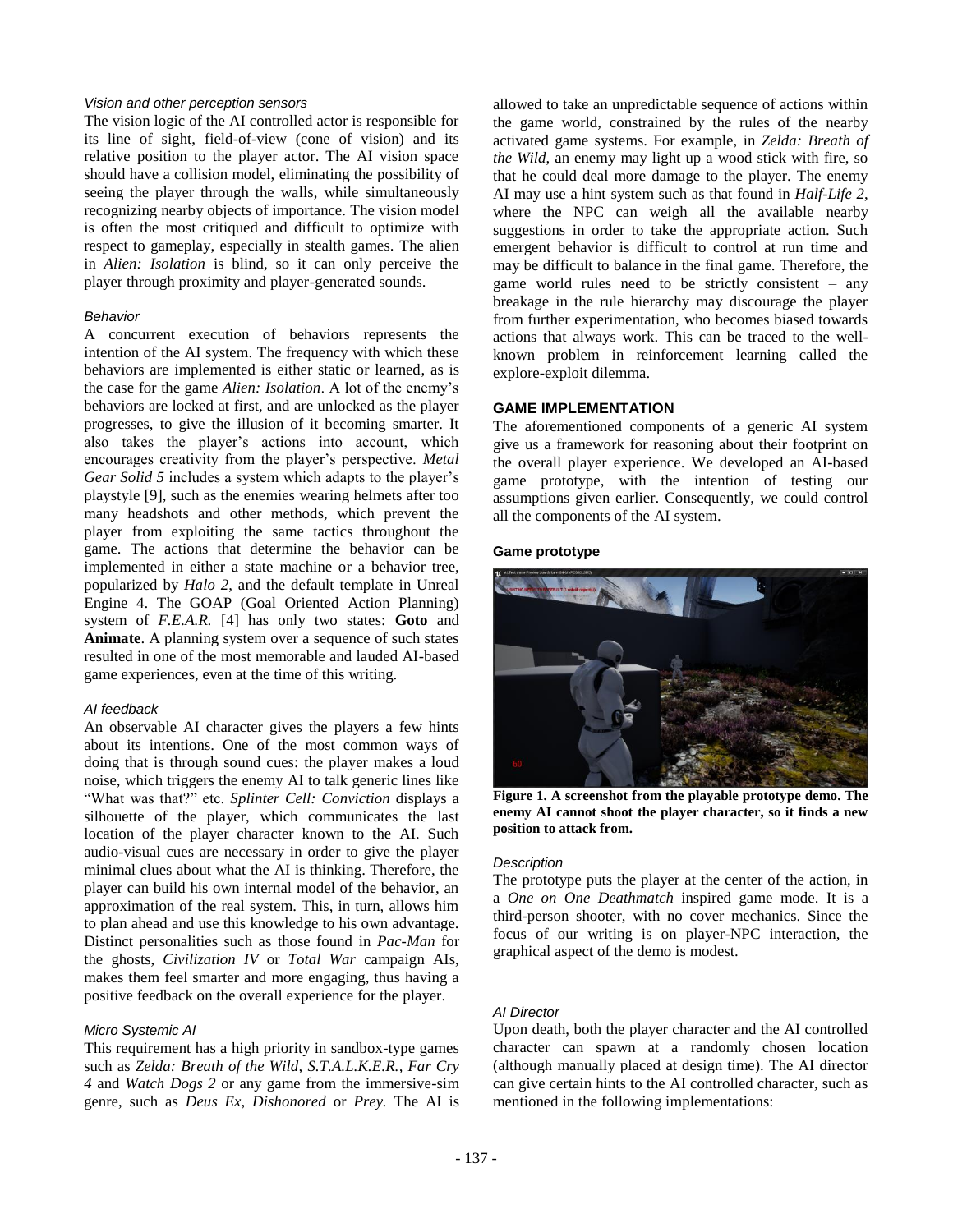- 1. The enemy NPC starts off tabula-rasa upon (re)spawn.
- 2. The enemy NPC remembers the previous state before the respawn. As such, it can take the possible player location into account when moving through the world space.
- 3. Depending on the player's success, the AI director may adjust the parameters of the NPC character (such as health, damage etc.) or spawn an additional but weaker enemy. This ties in to the Micro Systemic AI.

#### *Movement*

The controlled actor (either by the player or by the AI) has a few movement capabilities: normal run, sprint, crouch movement and jump. As such, the player can switch rapidly between them, which generates a good amount of test cases. Four versions of the movement component were implemented:

- 1. The AI moves in a straight line to the destination. The enemy AI sees the player and immediately goes to the player, without any path deviations. The friendly AI follows the player character at a very close distance, and stops whenever the player stops.
- 2. The AI is allowed to deviate from the shortest path vector, following a curved path instead. The enemy AI, upon seeing the player, gets in the range of an allowed radius from the player and stops.
- 3. The enemy AI is capable of moving around the player in a strafing motion, trying to flank the player from different angles. This version brings an improvement on the AI behavior in the **IDLE** and **SEARCHING** states. Thus, it doesn't just choose a random location in the immediate radius, but tries to make a smoother motion.
- 4. This implementation is relevant to the following behavior of the friendly AI. In order to avoid rapid state flutter between the movement capabilities, we introduce an element of hysteresis, which delays the state change and determines a smoother transition between movement types.

The default version of pathfinding from Unreal Engine 4 was used for all implementations.

#### *Vision*

The vision logic is the only perception logic that we implemented. The AI has a field of view of 110 degrees, with a center axis placed in the head. The enemy AI constantly shooting a line-trace in order to determine if the player character is in its field-of-view (FOV). The following versions have been tested:

1. The vision logic has no collision model. If the player is in the FOV of the AI character, he is considered to be detected, and the AI can reason about his position.

2. The vision logic has a collision model. A line-trace tests whether the first hit is the player character or a generic collision-aware world entity. Thus, the AI cannot see through walls, and can only reason about the position of the player if he is actually visible.



**Figure 2. Behavior subtree for the movement component during the combat state. It allows the AI character to move and shoot simultaneously. Note: not the complete version.**

We used behavior trees (the default mode in Unreal Engine 4) in order to describe the AI logic of both the enemy and friendly AI. This particular component received the most attention during development, since this is where the intelligence of the AI system is most perceived.

- 1. The enemy AI moves closer to the player, until it is in a close enough range to shoot. It stops, and attacks the player indefinitely. If the player distances himself, the AI stops shooting, moves closer and resumes action. It has no concept of memory, so, if the player gets out of the AI's FOV, the enemy NPC gets back to the **SEARCHING** state.
- 2. The enemy AI can move and shoot, two distinct behaviors which run in a concurrent manner. When placed within the player's shooting radius, the AI stands still and attacks the player.
- 3. The enemy reaches the player and starts flanking and shooting along the way. The shooting accuracy may suffer, but the NPC is harder to hit,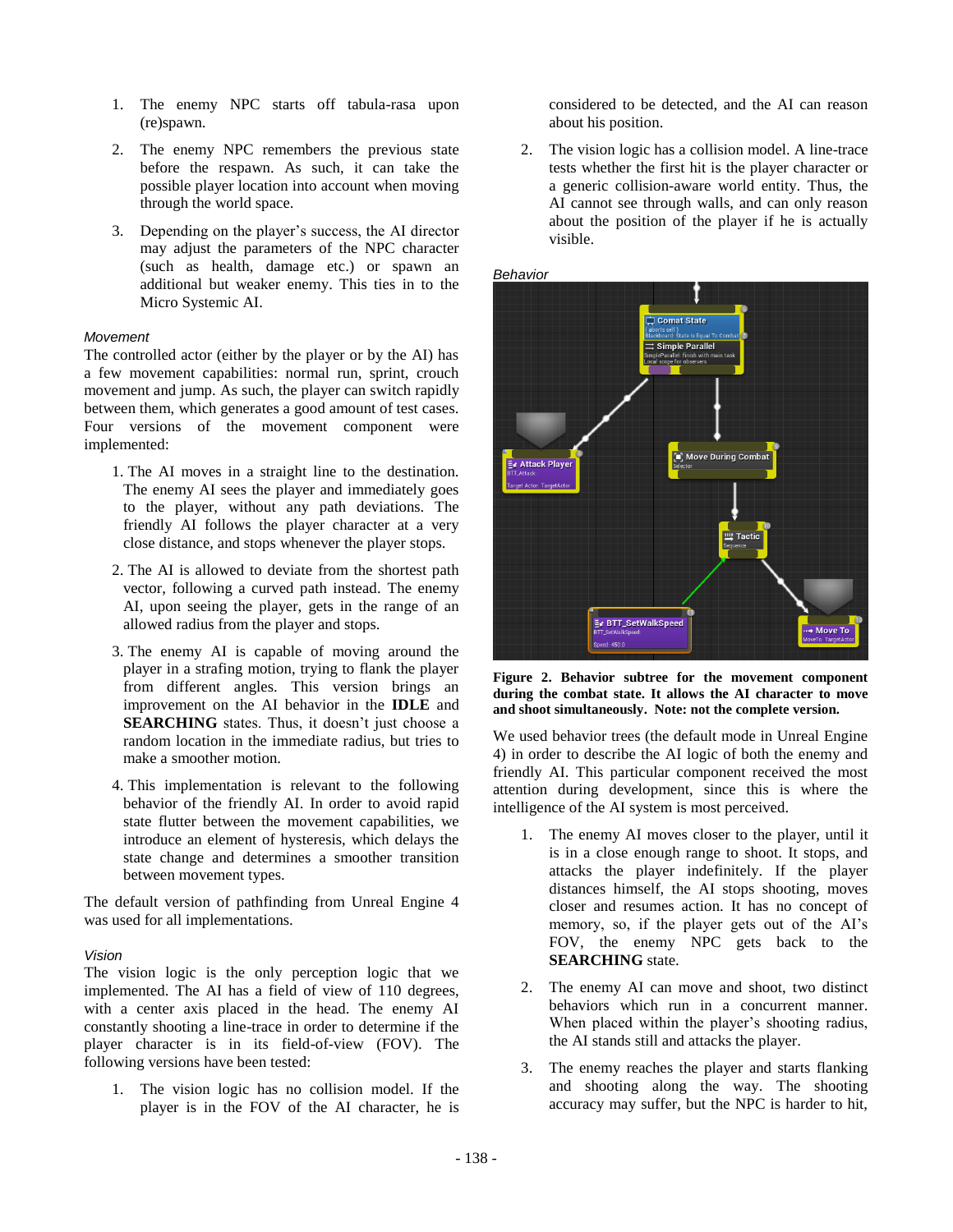which gives him more options to work with. It can take nearby obstacles crouch for cover, using the navigation mesh and hint-nodes as an information database.

4. The enemy AI is responsive to player actions. It can turn around if shot from behind or observes a shot taken in his direction (without being hit), and searches the possible position from where the player might have attacked.

The complete implementation of the behavior tree has about 25 nodes. The major decision branches are weighted, which directly impact the randomness aspect of the system. These come into play when the systemic links are activated, which is presented later.

## *AI feedback*

The feedback loop is an important component in rewarding the player for his accomplishments. We present a few versions of audio-visual cues that give the user the necessary feedback:

- 1. Upon player respawn, the enemy AI taunts him. Similarly, the player character says a few words that confirm a winning battle.
- 2. Every controllable action such as sprinting or jumping has an associated sound cue, which informs the player about the AI's actions, if placed in a close enough range.
- 3. Visual body damage system. The controlled actor may slow down if shot in the legs, drop the gun if shot in the arm or take increased damage if shot in the head. Each one may trigger a certain animation, which gives additional visual feedback about the AI state.

## *Systemic AI*

The systemic links are tied in to all the aforementioned subsystems. The AI is allowed to improvise a bit (where given a set of weighted possibilities, it can randomly choose any version, with a small probability). Below, we mention a list of actions an AI character can choose from:

- 1. If the health value is below a certain threshold, the AI can flee the player, and find the nearest cover.
- 2. If the gun is dropped, the AI can choose to either pick it up again, flee or attack the player without a gun, albeit with inferior damage.
- 3. Given multiple AI enemies, they can agree on a flanking strategy, so that the player can be attacked from behind.

The systemic behavior can either be turned *on*/*off*, or stripped of some complexity. Through our playtesting sessions, described in the next chapter, we chose the first version, because the combinatorial complexity became unwieldy. However, all the available systemic possibilities were included in the activated version.

# **EXPERIMENT ANALYSIS**

The number of implemented components has a direct influence on the speed of user evaluation. Given the combinatorial explosion of possibilities, we start off with the worst iteration of each component, and then choose the best individual one to get to the next level in the combinatorial structure. Our approach to playtesting is similar to that conducted at Valve [12]. We used both traditional methods such as *direct observation, verbal reports* and *Q&A sessions*, and technical approaches such as *design experiments* and *surveys*. The prototype was tested by 10 people, with varying levels of expertise in video games, ranging from beginner to competitive.

Even though traditional methods do interfere with player behavior, it did give us enough feedback to reason about the way the player interacts with the game. During the Q&A sessions, the players showed significant preference towards the more advanced implementations. In the case of the most rudimentary implementation of the vision system (the one that allowed the AI to see through walls), the players felt that the AI was cheating, which downgraded the experience for them, even if all the other components (given the most advanced implementations) were received positively. This increases the certainty in one of our hypothesis, which states that there is no possibility to include AI shortcuts or cheating into the vision system, especially in a game where player planning is a gameplay feature. The Q&A sessions revealed that the feedback given by the AI character is highly related to player interaction, but not to the perceived behavioral cleverness of the enemy AI. The extension of the behavior component with systemic elements such as environment awareness has given us the most positive feedback during these sessions. Enemy communication during combat had a similar strong impression on the players. Further development with both visual and audio cues is required here (such as calling other members by unique names), our hypothesis being that natural information propagation within the shared knowledge base of the enemy would further improve the player's perception of the game AI's ability.

We also conducted a survey session, where the players were asked to answer a few questions with forced choices, in order to get less biased responses. Even though the rating system diminishes the finer details of the experience, which in turn constrains the search space, we can map user experiences to bucketed values. These are the questions that were asked in the survey (all answers are on a scale from 1 to 9, where 1=bad and 9=good):

- 1. How would you rank the AI movement behavior?
- 2. How well could you read what the AI was thinking?